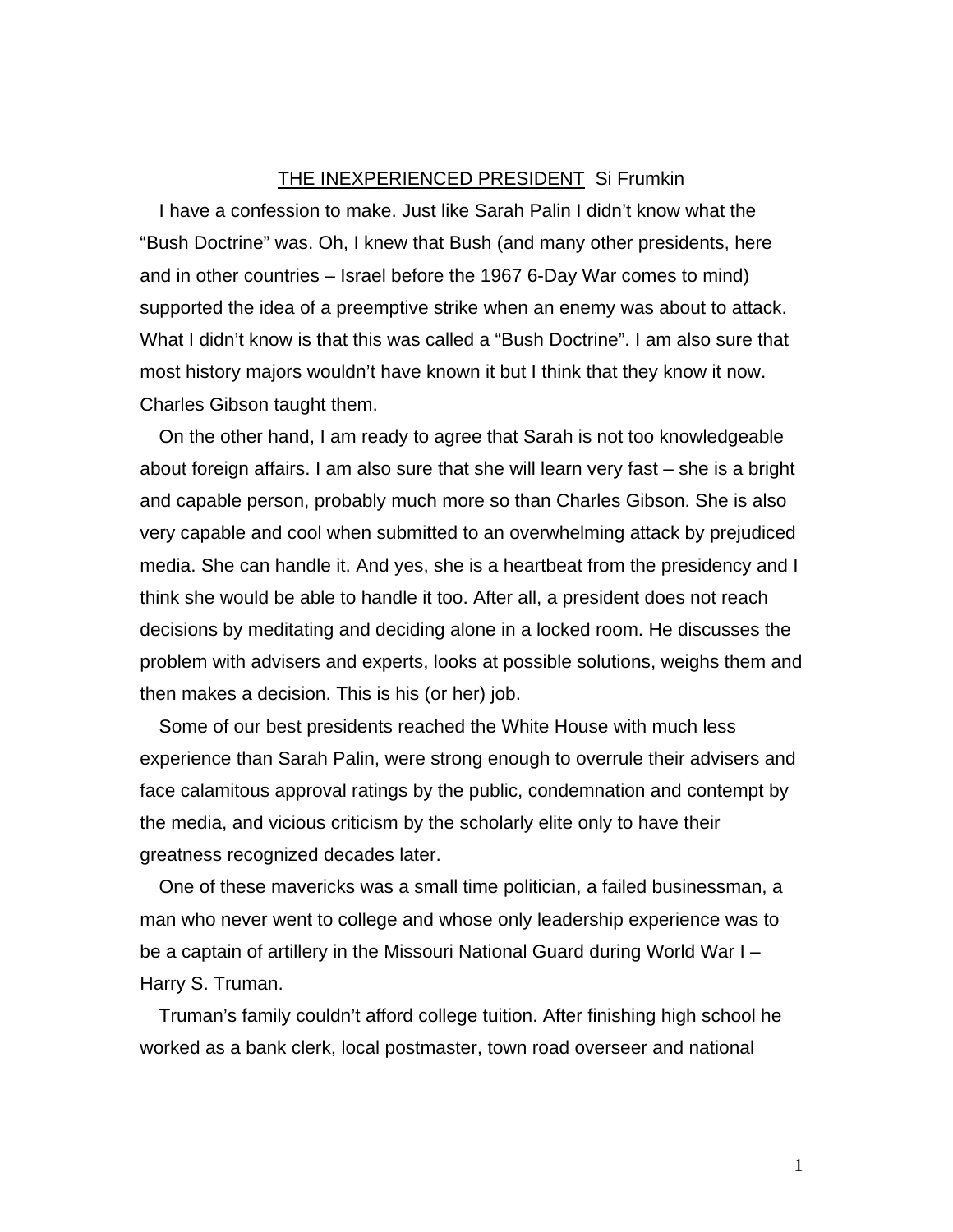guardsman. In 1915 he became a partner in a lead mine and a year later in an oil-prospecting business. Both failed.

His National Guard unit was sent to France in 1917. After the war he opened a haberdashery store in Kansas City which also went bankrupt.

In 1922 he won a seat as a county judge but was defeated in 1924 when Ku Klux Klan rallied against him. He went on to sell Automobile Club memberships and study, at night, in Kansas City Law School. A state bank where he became a partner went bankrupt soon after but Truman enjoyed his first business success when he organized a Savings and Loan Association in Independence.

In 1926, with the help of the Pendergast political machine that controlled Democratic politics in Missouri, Truman became the presiding judge of the county court. Truman's political career seemed to be at an end after traditional two 4-year terms but, with Pendergast machine's support, in 1935, he ran for the U.S. Senate.

He came to Washington under a cloud as a puppet for a corrupt political boss but built a reputation as a capable and honest legislator. In 1940, Tom Pendergast went to prison in a bribery scandal but Truman was re-elected in a three-man race. The newspapers rated him a distant third.

In 1944, Roosevelt picked Truman for his vice-president. This lasted just 82 days – Roosevelt died on April 12, 1945 – and Truman came to the White House completely unaware of the administration's plans and programs, including the development of the atomic bomb..

Vital decisions had to be made and Truman learned in a hurry. He participated in writing the United Nations charter, arranged for Germany's unconditional surrender on May 8, 1945, attended the Potsdam summit meeting, and approved the dropping of atomic bombs on Hiroshima and Nagasaki. He also overrode his State Department in recognizing Israel's independence.